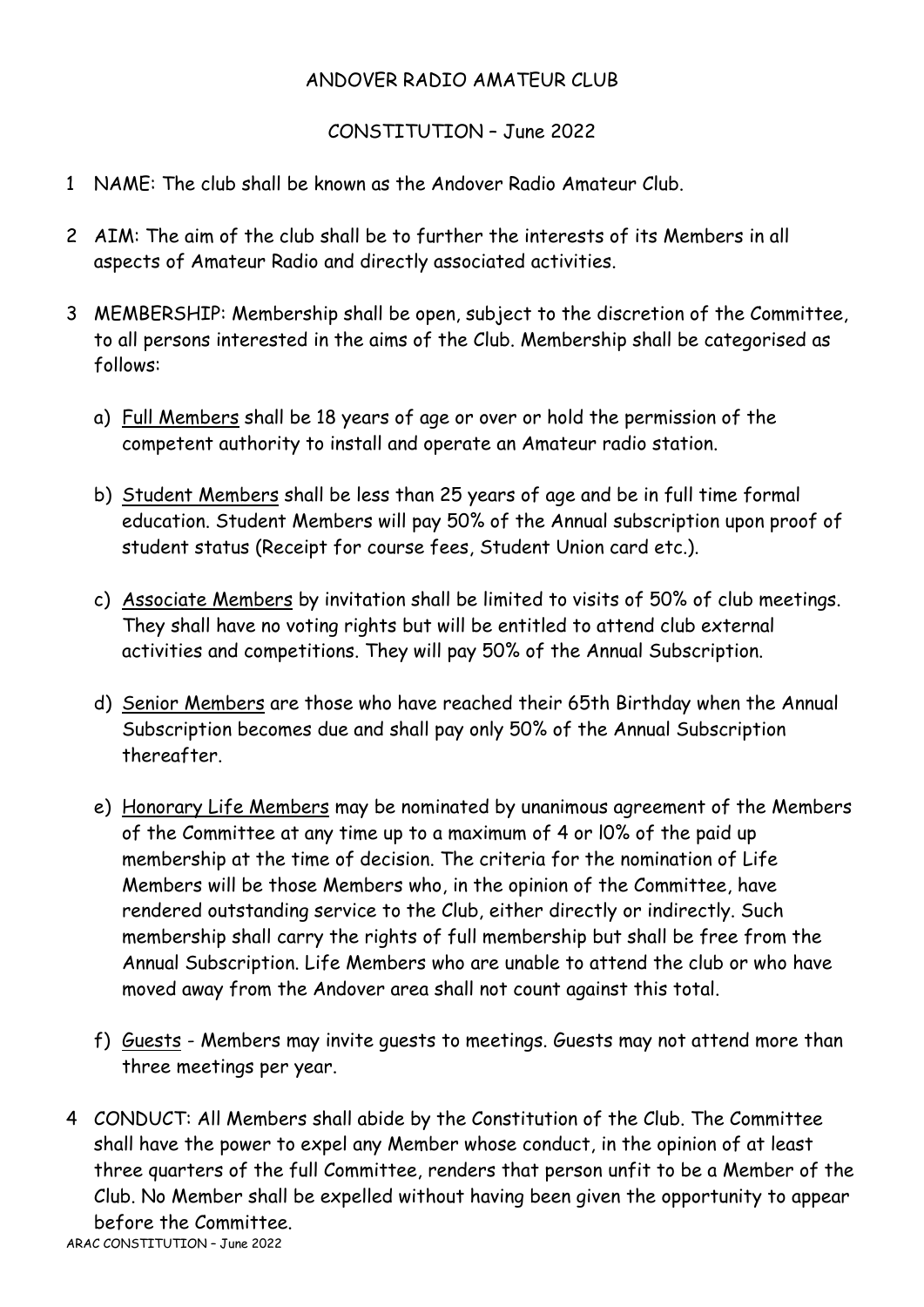- 5 SUBSCRIPTIONS:
	- a) The Annual Membership subscription shall be set following a recommendation by the Treasurer and approved by the Committee (prior to the AGM).
	- b) All subscriptions shall be due and payable at the first meeting in July after the AGM. Members in arrears forfeit their voting rights.
	- c) A Member shall be deemed to have resigned from the club if by the following AGM his or her subscription has not been paid.
	- d) The Committee shall have the power to waive or reduce subscriptions in special circumstances for a period not exceeding one year at a time.
- 6 FINANCE: All monies received by the Club shall be promptly deposited in the Club's bank account. Cheques for withdrawal shall be signed by either: the Treasurer, the Secretary, the Chairman or the Vice-Chairman.
- 7 THE ARAC PRESIDENT: The nomination of the Club President should be made Bi-Annually. The Members shall select from the general membership an individual who in the opinion of the Members has best furthered the interests of the club. This selection shall be confirmed by the membership with a majority vote taken at an AGM. The selection procedure shall be the same as for any other Member. A President's term of office shall be 2 years and he or she may be re-elected. The duties of the club President should include the following:
	- a) At the AGM:
		- i) The opening of the AGM and welcome followed by a summary of events in the world of Amateur Radio during the last year.
		- ii) The proposal of a vote of thanks to the outgoing Committee.
	- b) At other times:
		- i) Welcoming guests and new Members and presenting or introducing them to other Members.

The post of President shall not preclude the holder from taking up other posts on the Committee but he or she will not have an additional Presidential vote.

8 MEMBERSHIP OF THE CLUB'S COMMITTEE: The Club's affairs shall be administered by a Committee elected at the AGM. The Committee, in which the Club's property is vested shall consist of:

ARAC CONSTITUTION – June 2022 a) A Chairman who will preside over all meetings at which he or she is present.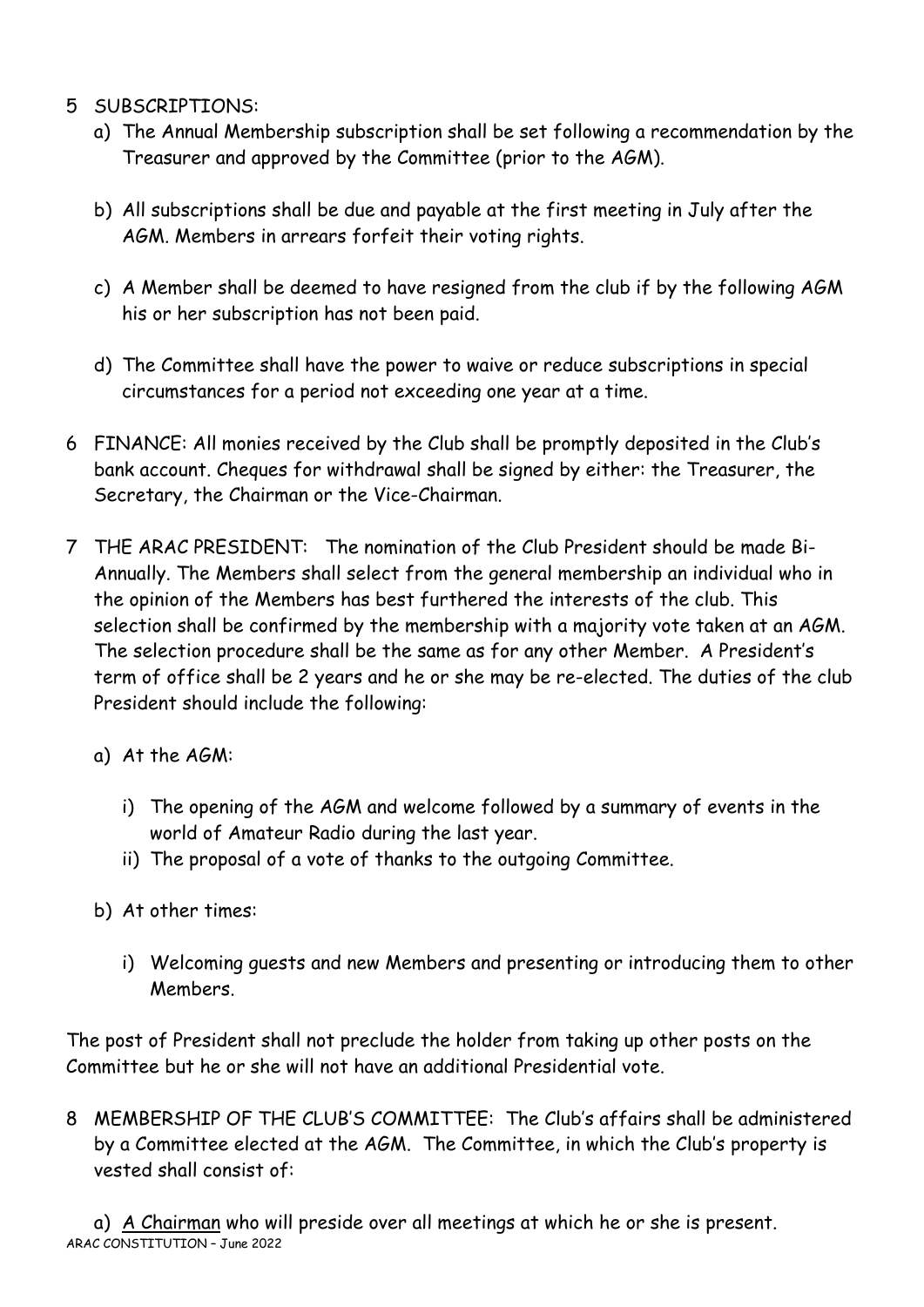- b) A Vice Chairman who will act as the Chairman in the absence of the regular Chairman.
- c) A Secretary who will be responsible for:
	- i) Keeping the record of decisions for all meetings of the Club.
	- ii) Ensuring that all correspondence is correctly handled.
	- iii) Maintaining a register of Club Equipment.
- d) A Treasurer who will be responsible for
	- i) Keeping the Club's accounts.
	- ii) Advising the Committee on all financial matters. In particular:
		- (1) The preparation of an annual budget.
		- (2) A proposal for subsequent year's membership fees prior to the AGM.
		- (3) Preparing the accounts for Audit and presenting them at the AGM.
		- (4) Making available a balance statement for each Committee meeting.
		- (5) Providing cash for floats at Boot Sales etc.
- e) A Membership Manager who will be responsible for :
	- i) Maintaining a master roll of all Members.
	- ii) Collecting the annual subscriptions.
- f) An Events Manager will be responsible for organising any event that the Committee has agreed to attend or participate in. The Committee will be advised by him or her on the viability of proposed events and will look to him or her for costings prior to the event being mounted.
- g) A Website Manager who will be responsible for keeping the ARAC website and FaceBook page up to date following decisions by the Committee and by including information from other sources as editor.
- h) One ordinary Member who will be expected to bring to the Committee the views of the general membership and any other matter relating to the sound running of the club.
- 9 COMMITTEE STANDING ORDERS:
	- a) A quorum for the Committee will be 4. In the absence of a quorum, business may be dealt with but any decisions taken will only become valid once ratified by the next Committee meeting at which a quorum exists.
	- b) Committee meetings may be called by the Chairman, Secretary, or any three other Members of the Committee.